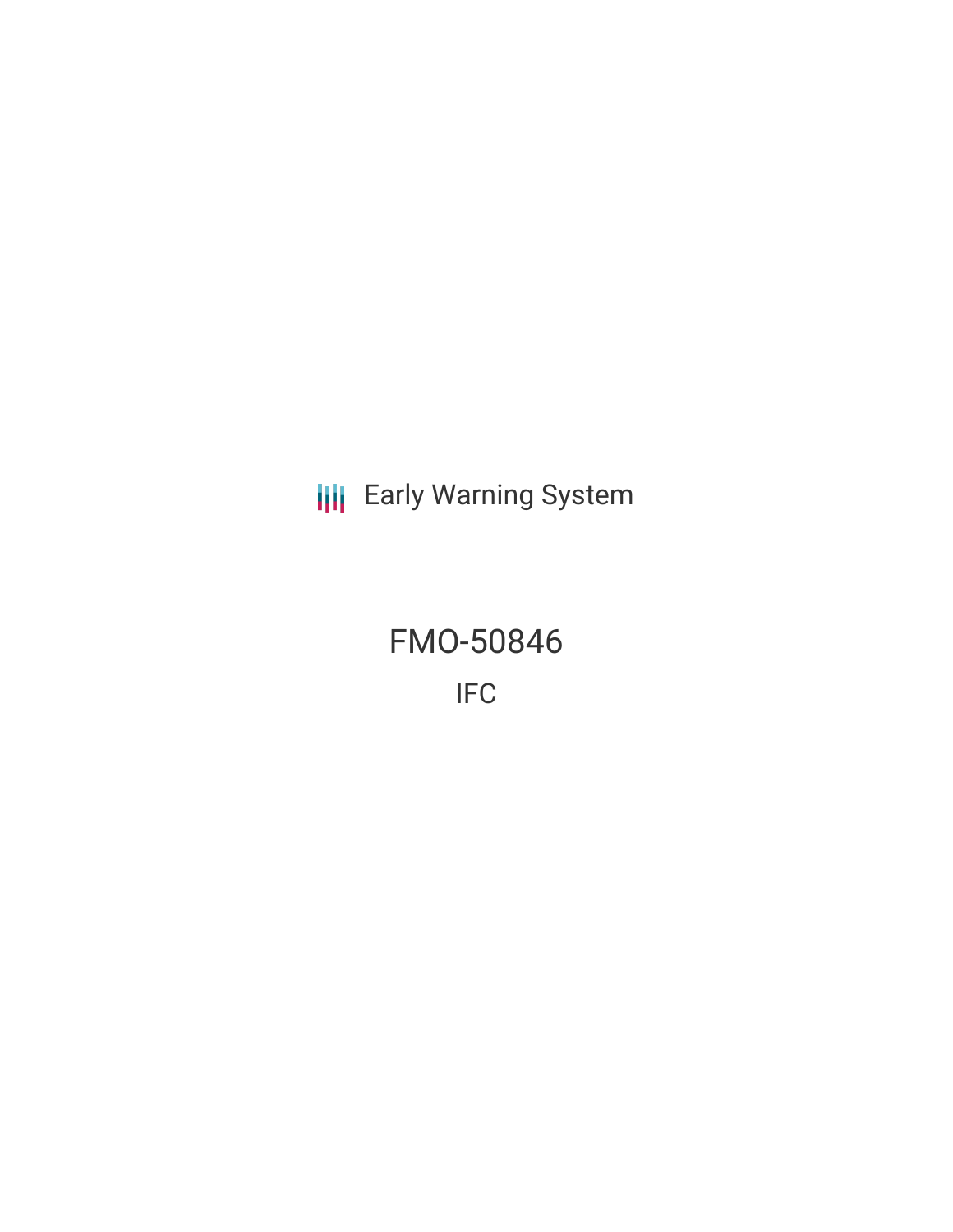

### **Quick Facts**

| <b>Countries</b>               | Vietnam                                       |  |  |  |
|--------------------------------|-----------------------------------------------|--|--|--|
| <b>Financial Institutions</b>  | Netherlands Development Finance Company (FMO) |  |  |  |
| <b>Status</b>                  | Active                                        |  |  |  |
| <b>Bank Risk Rating</b>        | B                                             |  |  |  |
| <b>Voting Date</b>             | 2017-01-25                                    |  |  |  |
| <b>Borrower</b>                | International Finance Corporation (IFC)       |  |  |  |
| <b>Sectors</b>                 | Finance                                       |  |  |  |
| <b>Investment Type(s)</b>      | Loan                                          |  |  |  |
| <b>Investment Amount (USD)</b> | $$0.02$ million                               |  |  |  |
| <b>Loan Amount (USD)</b>       | $$0.02$ million                               |  |  |  |
| <b>Project Cost (USD)</b>      | $$0.02$ million                               |  |  |  |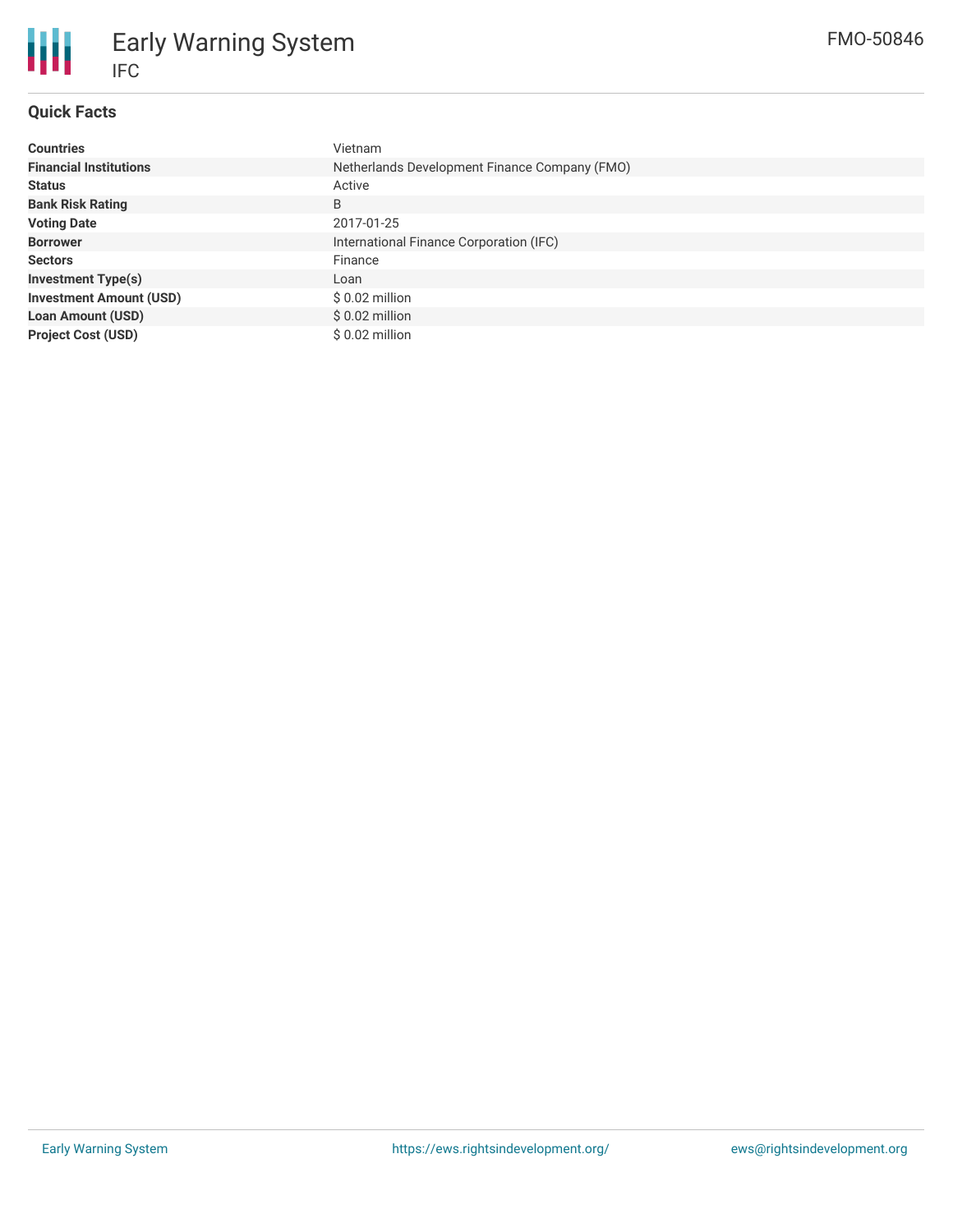

# **Project Description**

According to the project document, "the aim is to follow-up on the Related Party Transaction (RPT) guidebook that has been created by FMO and IFC and published at the beginning of 2016. The next will be a RPT e-learning sector initiative for the Vietnamese banking sector (including FMO clients and non-clients). The sector initiative, if successful, will facilitate finding new clients and improve the management of RPTs throughout the sector. FMO promotes adequate management of RPTs throughout the Vietnamese banking sector."

<https://www.fmo.nl/project-detail/55697>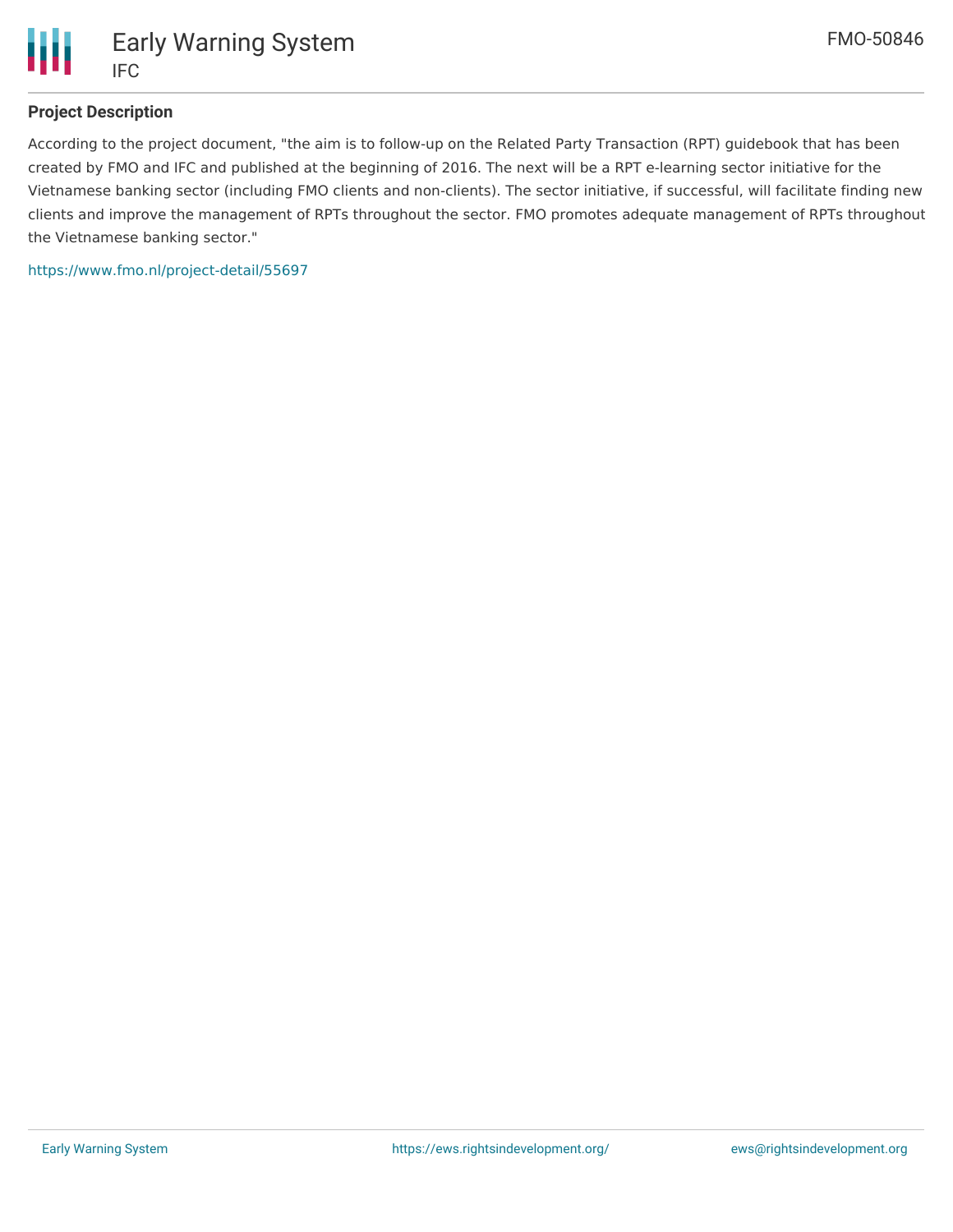

### **Investment Description**

Netherlands Development Finance Company (FMO)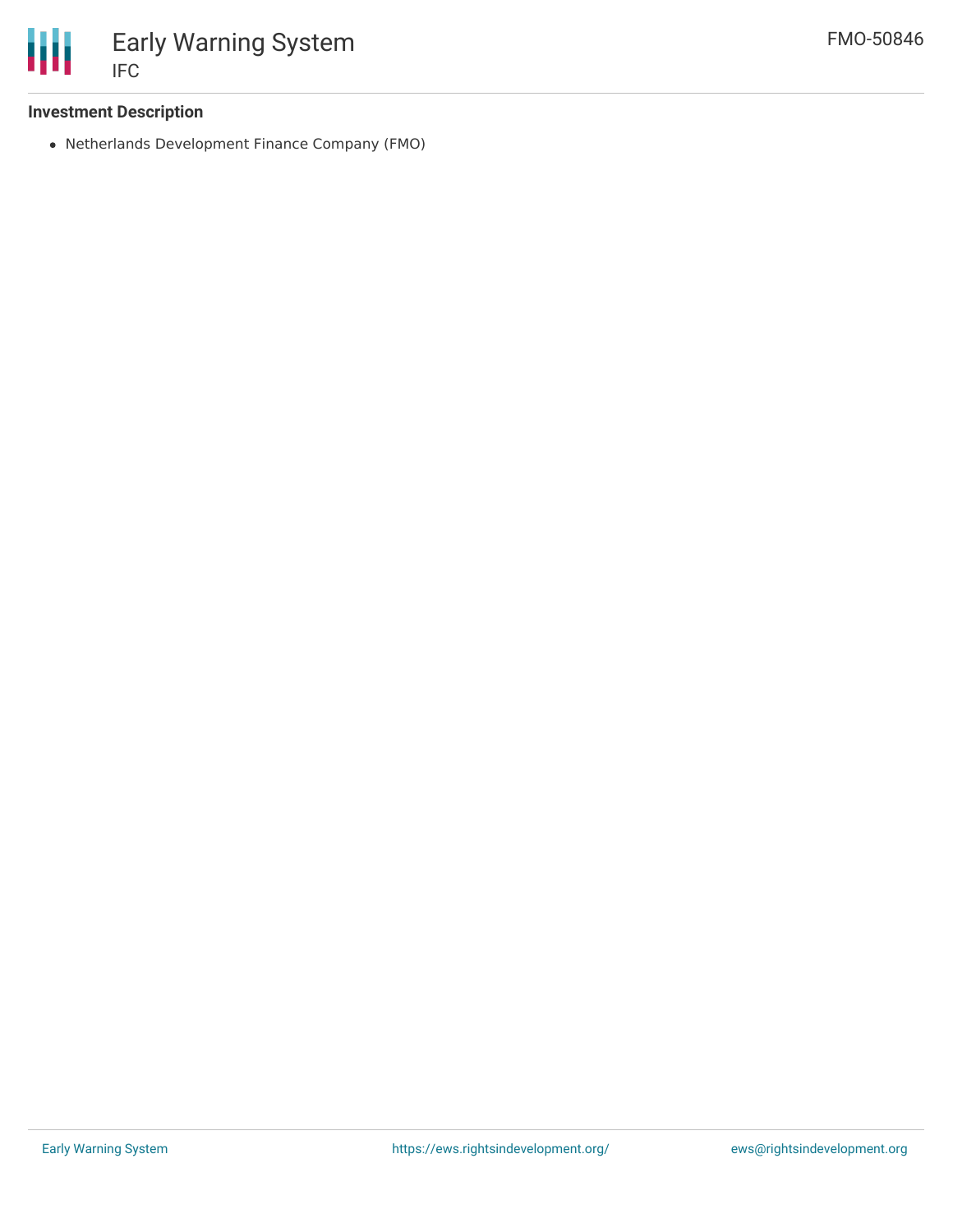

冊 Early Warning System IFC

| <b>Private Actor 1</b> | <b>Private Actor</b><br>1 Role | <b>Private Actor</b><br>1 Sector | <b>Relation</b> | <b>Private Actor 2</b>                  | <b>Private Actor</b><br>2 Role | <b>Private Actor</b><br>2 Sector |
|------------------------|--------------------------------|----------------------------------|-----------------|-----------------------------------------|--------------------------------|----------------------------------|
|                        | $\overline{\phantom{0}}$       | $-$                              | $ -$            | International Finance Corporation (IFC) | Client                         | $\overline{\phantom{a}}$         |